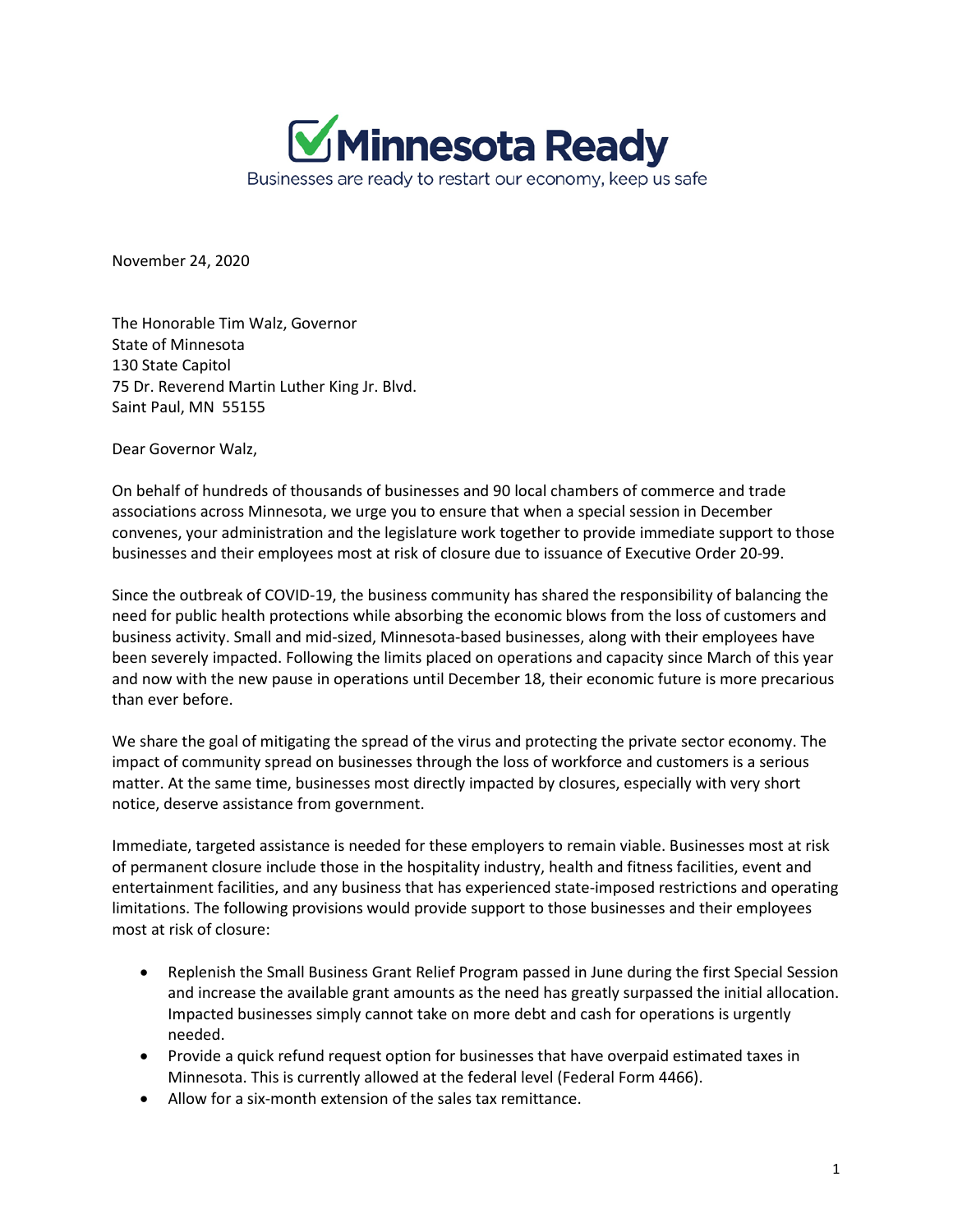- Provide property tax relief through an abatement process for property taxes paid in 2020.
- Provide an automatic extension of estimated income tax payments with waiver of penalties and interest for business taxpayers until April 15, 2021.
- Create a temporary state tax credit for food donations for those businesses that have donated inventory that cannot be used due to shutdowns.
- Waive or delay other state-imposed fees such as general business or industry-specific annual licensing fees until spring 2021.
- Temporarily allow unused Workforce Development Fund dollars to be repurposed to provide relief directly to impacted businesses (the fund currently has a \$30 million balance).
- Continue to ensure that unemployment insurance claims made related to the COVID-19 pandemic are not counted against employers' experience rating.
- Return a proportional amount of the state Renewable Development Account for Xcel customers to impacted businesses in the form of a bill credit that is equivalent to the amount which the business paid in. Suspend Renewable Development Account assessments for these businesses for a minimum of six months beginning January 1, 2021.

As business organizations, we have helped to ensure our members have done all that you have asked of them. They have closed, reopened at reduced capacity, and closed again. They have instituted health and safety protocols for their workers and customers and adhere to the preparedness plans in place. They have done everything you have asked of them. But they need your help right now - Main Street Minnesota needs your help.

We know Congress must take immediate action to provide federal relief and support to Minnesota's businesses and employees to diminish these devastating economic impacts. But Minnesota can help, and it must do its part.

Thank you for your consideration and prompt action. We remain committed to the safety of Minnesotans and to helping Minnesota's economy come back stronger than ever.

## MINNESOTA READY COALTION IN SUPPORT OF IMMEDIATE ASSISTANCE FOR BUSINESSES

Albert Lea-Freeborn County Chamber of Commerce Alexandria Lakes Area Chamber of Commerce Anoka Area Chamber of Commerce APEX Apple Valley Chamber of Commerce Austin Area Chamber of Commerce Bemidji Area Chamber of Commerce Blooming Prairie Area Chamber of Commerce Blue Earth Chamber of Commerce Brainerd Lakes Chamber of Commerce Buffalo Area Chamber of Commerce Burnsville Chamber of Commerce Chisholm Area Chamber of Commerce Cold Spring Area Chamber of Commerce

Cottage Grove Area Chamber of Commerce Crookston Area Chamber & Visitors Bureau Cross Lake Chamber of Commerce Cuyuna Lakes Chamber of Commerce Dakota County Regional Chamber of Commerce Delano Area Chamber of Commerce Duluth Area Chamber of Commerce Eden Prairie Chamber of Commerce Elk River Area Chamber of Commerce Fairmont Area Chamber of Commerce Faribault Area Chamber of Commerce & Tourism Fergus Falls Area Chamber of Commerce Forest Lake Area Chamber of Commerce Glencoe Area Chamber of Commerce